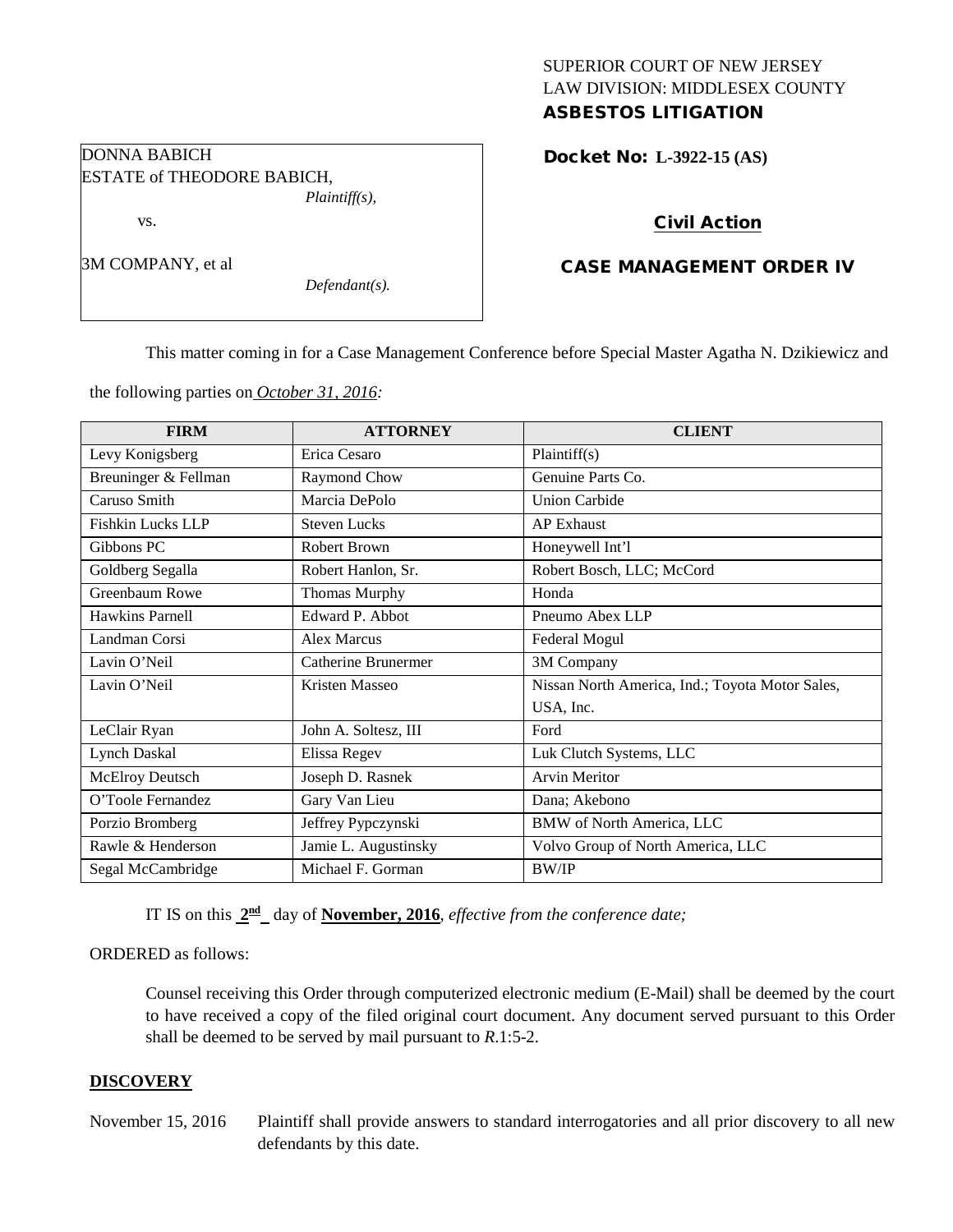| December 2, 2016 | Defendants shall serve answers to standard interrogatories by this date.                                                                                                                                    |
|------------------|-------------------------------------------------------------------------------------------------------------------------------------------------------------------------------------------------------------|
| January 6, 2017  | Plaintiff shall propound supplemental interrogatories and document requests on new<br>defendants by this date.                                                                                              |
| February 6, 2017 | Defendants shall serve answers to supplemental interrogatories and document requests by<br>this date.                                                                                                       |
| January 6, 2017  | New defendants shall propound supplemental interrogatories and document requests by this<br>date.                                                                                                           |
| February 6, 2017 | Plaintiff shall serve answers to supplemental interrogatories and document requests by this<br>date.                                                                                                        |
| March 17, 2017   | Fact discovery, including depositions, shall be completed by this date. Plaintiff's counsel<br>shall contact the Special Master within one week of this deadline if all fact discovery is not<br>completed. |
| May 5, 2017      | Depositions of corporate representatives shall be completed by this date.                                                                                                                                   |

# **EARLY SETTLEMENT**

May 12, 2017 Settlement demands shall be served on all counsel and the Special Master by this date.

## **SUMMARY JUDGMENT MOTION PRACTICE**

| May 12, 2017  | Plaintiff's counsel shall advise, in writing, of intent not to oppose motions by this date. |
|---------------|---------------------------------------------------------------------------------------------|
| May 26, 2017  | Summary judgment motions shall be filed no later than this date.                            |
| June 23, 2017 | Last return date for summary judgment motions.                                              |

## **MEDICAL DEFENSE**

- March 31, 2017 Upon request by defense counsel, plaintiff is to arrange for the transfer of pathology specimens and x-rays, if any, by this date.
- August 4, 2017 Defendants shall identify its medical experts and serve medical reports, if any, by this date. **In addition, defendants shall notify plaintiff's counsel (as well as all counsel of record) of a joinder in an expert medical defense by this date.**

#### **LIABILITY EXPERT REPORTS**

- June 16, 2017 Plaintiff shall identify its liability experts and serve liability expert reports or a certified expert statement by this date or waive any opportunity to rely on liability expert testimony.
- August 4, 2017 Defendants shall identify its liability experts and serve liability expert reports, if any, by this date or waive any opportunity to rely on liability expert testimony.

\_\_\_\_\_\_\_\_\_\_\_\_\_\_\_\_\_\_\_\_\_\_\_\_\_\_\_\_\_\_\_\_\_\_\_\_\_\_\_\_\_\_\_\_\_\_\_\_\_\_\_\_\_\_\_\_\_\_\_\_\_\_\_\_\_\_\_\_\_\_\_\_\_\_\_\_\_\_\_\_\_\_\_\_\_\_\_\_\_\_\_\_\_\_\_\_\_\_\_\_\_\_\_\_\_\_\_\_\_\_